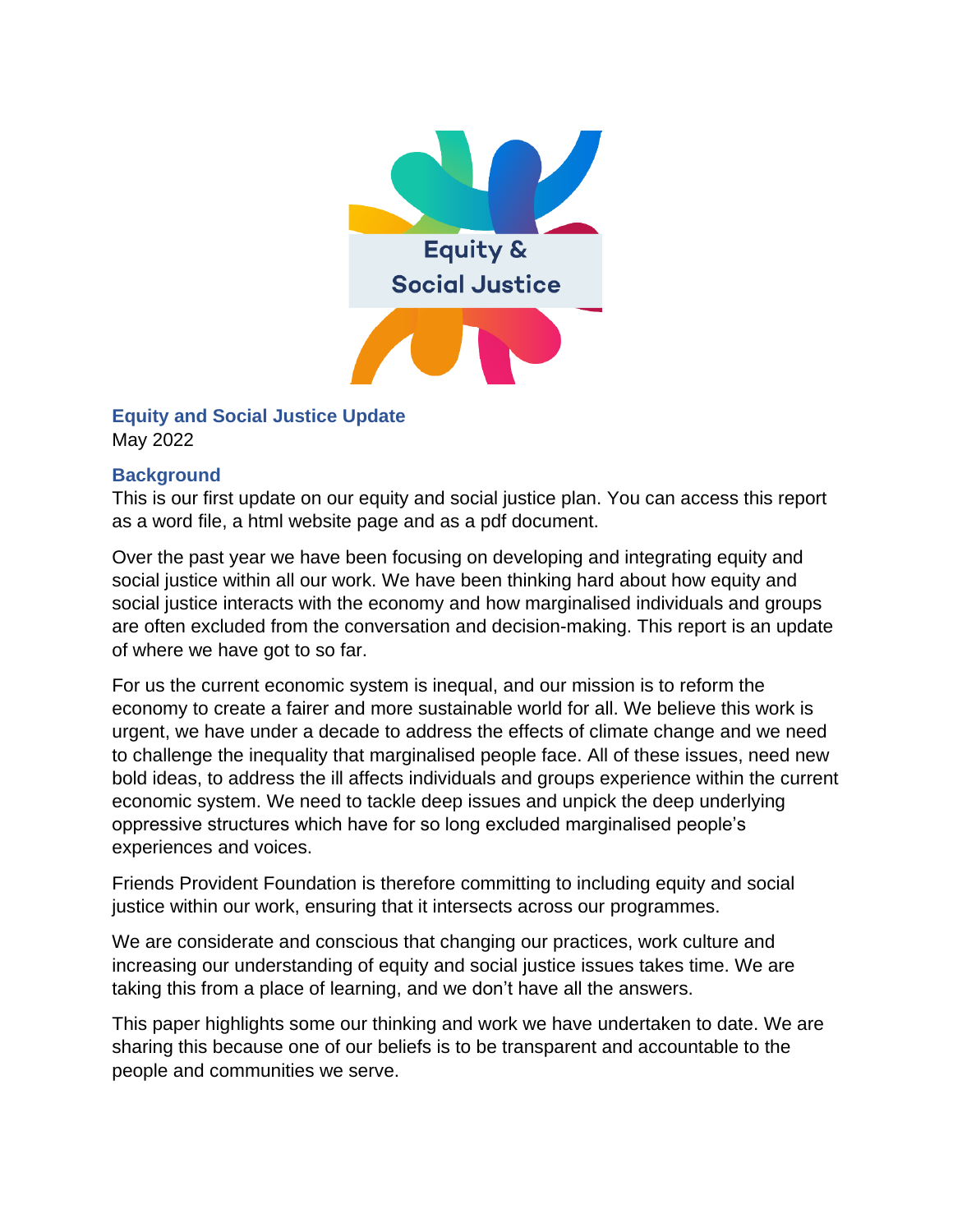We would also like to thank the trustees and staff members who have taken this project on.

### **Our Purpose**

Friends Provident Foundation is an independent charity that uses all of its assets and pursuits a fair and sustainable economic system. We connect, fund, invest and share learning to shape an economy that works for all.

To create a fair and sustainable economy we must be proactive at addressing equity and social justice issues. We have created a working group of staff and Trustees to develop this piece of work. In the future, we aim to integrate this work across the Foundation's activities.

We understand that we have power to influence, advocate and create the conditions for change to occur. However, this power can also cause social injustices and reinforce power differences between different groups. It is therefore crucial for us to approach our work through an equity and social justice lens.

### **Who is leading this work**

We are taking a whole organisation approach to this work; however, the integration of equity and social justice is being led by Aphra (Trustee), Ann (Trustee), Priya (Trustee), Abby (Grants Manager), Colin (Investment and Engagement), and Jake (Communications Manager). We all have different backgrounds and experiences and are informed by intersectional approaches.

We will also be supported by Guppi Bola an independent advisor who will be advising us on our training programme.

### **Introduction**

We as a philanthropic sector can be guilty of virtue signaling and we can struggle to create deeper and meaningful change. We need to:

- 1. focus on system change rather than symptoms
- 2. align our strategy with findings from our grantees, meaning we need a wider pool of diverse voices,
- 3. ensure that we are living the values we expect of others
- 4. use all of our resources for change.

Therefore it is important we ensure that communities furthest from power are represented and listened too.

Currently the foundation positionality is one off transitional, where in which we will sit in the equity and social justice space for some time before moving to a transformational approach.

# **Key terms**

**Inequality – unequal access to opportunities**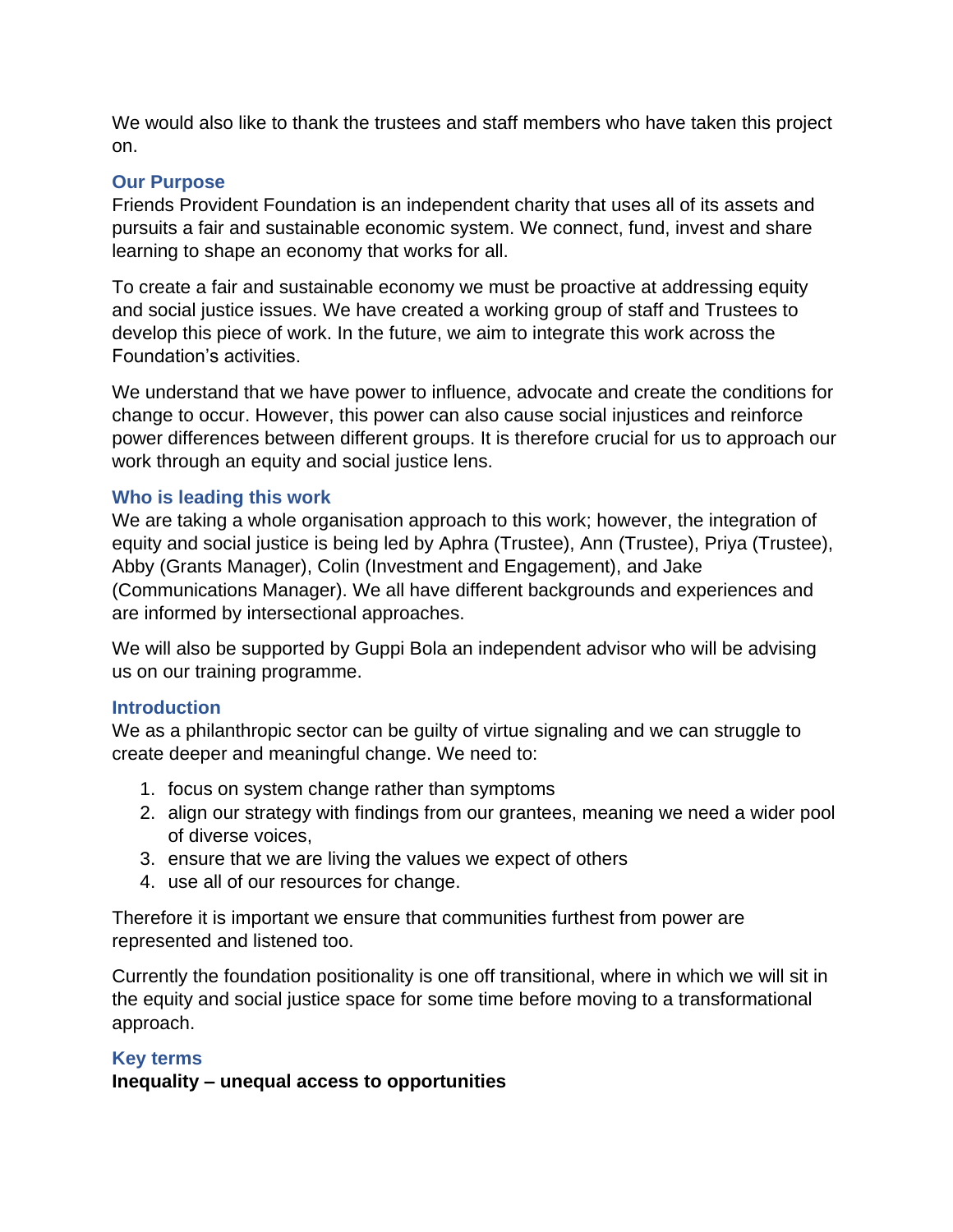Currently the economic system does not work for everyone – it is both the cause and the result of systemic inequality.

Examples of inequality include: women and ethnicity pay gaps, working class individuals less likely to be high income earners despite their abilities and achievements, and trans people more likely to be unemployed owing to their gender identity.

# **Equality - treating everyone the same**

Many people conceive of equality as treating everyone the same, however, there are individuals and groups of people who do not start from the same starting point. Therefore, it is impossible to achieve social justice through equality alone. However, we should recognise that it has been powerful tool in creating an increased respect to marginalised people.

Examples of equality include: horizontal economic theories, Equality Act (2010),

# **Equity - is when you apply a range of tools to address inequality**

Whilst equality treats everyone in the same way, equity seeks to understand and give people what they need as a means of ensuring fairness.

It is important for us to look at other models to achieve equality through an equity and social justice lens, we do not have all the answers and we believe that there are multiple ways in which to achieve this. At the time of this writing the Foundation feels that it needs to sit within the equity space, as it is a new way of thinking for the foundation.

# **Social Justice – everyone being able to access tools and opportunities and reach their full potential**

We seek to remove the barriers that prevent equity and equality by creating the conditions for change to occur. We do not have a model, as we believe this would become reductionist in our approach and not reflect the communities we seek to serve.

We would eventually like to fix the economic system by removing barriers and ensuring people having both tools and opportunities to influence and be equally part of the economy. We can do this by creating an approach which seeks to remove the barriers that prevent equality.

It should be noted that we see environmental and sustainability issues as a social justice issue.

Below is an illustration which nicely demonstrates these definitions: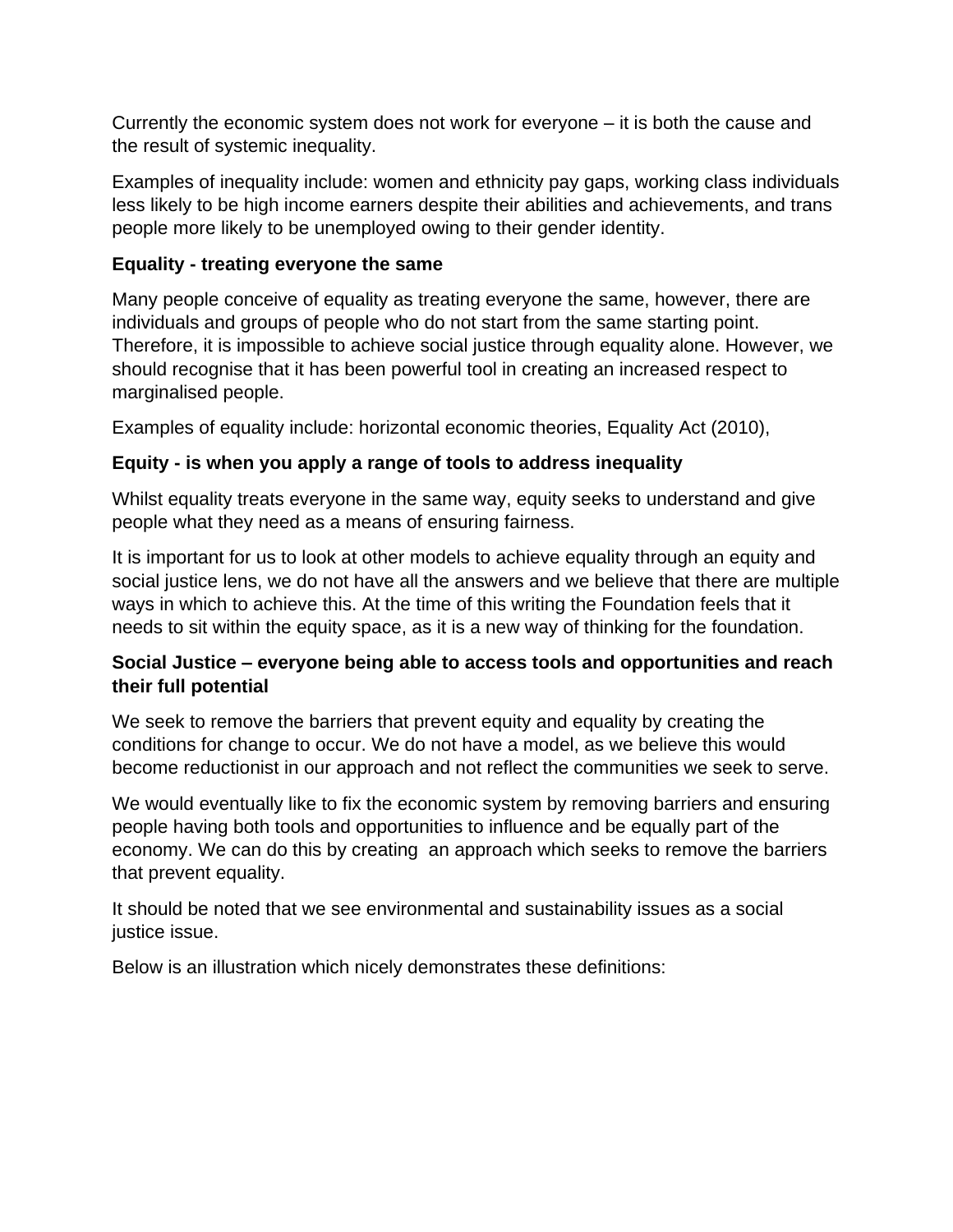

Equity and social justice for us is a continual process*.* 

*"This means dispensing with the idea of social justice as a place at which we arrive or for which we strive. Instead, the work of social justice is the striving; it is not a place but rather a process. The process of social justice means striving for each other's wellbeing. As such, a more socially just world is more people striving for and with each other*" (Huffman, 2014: p.3).

We shall not be taking a particular lens, but instead welcome the complexity of not knowing what the answer is.

# **Current roles within the organisation**

| <b>Trustees</b>                                        | <b>Staff</b>                                                                                      | <b>PAG and</b><br><b>EAG</b>                                   | <b>Contractors</b>                                                               | <b>Partners</b>                                                                  |
|--------------------------------------------------------|---------------------------------------------------------------------------------------------------|----------------------------------------------------------------|----------------------------------------------------------------------------------|----------------------------------------------------------------------------------|
| Legally<br>responsible<br>for the<br>organisatio<br>n. | Mainly operational<br>but co-creates<br>strategies with the<br>trustees which inform<br>our work. | Support<br>us with<br>delivering<br>our grant<br>programm<br>e | Aid and support<br>us to develop<br>the orgaisation's<br>aims and<br>objectives. | Aid and support<br>us to develop<br>the orgaisation's<br>aims and<br>objectives. |
| Mainly<br>focuses on<br>governance<br>but do help      | We have the<br>following staff<br>positions:<br><b>Director</b>                                   |                                                                | Do we wish to<br>add that we<br>encourage/expe<br>ct organisations               | Do we wish to<br>add that we<br>encourage/expe<br>ct organisations               |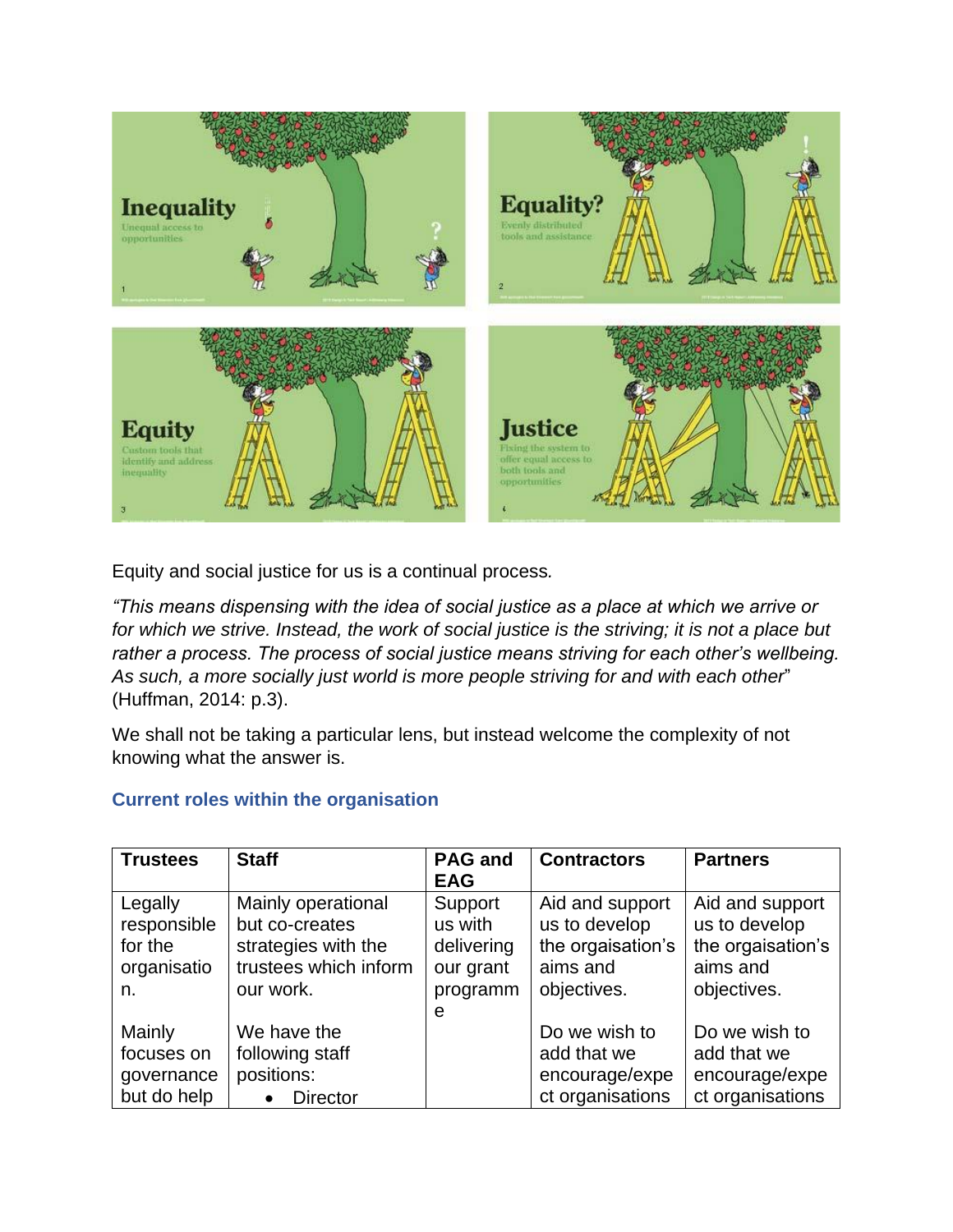| with<br>Investment<br>$\bullet$<br>operations.<br>Engagement<br>Manager<br>Grants<br>$\bullet$<br>Manager<br>Grants and<br>$\bullet$<br>Learning<br>Manager<br>Finance and<br>$\bullet$<br>Operation<br>Manager<br>Officer<br>$\bullet$<br>Manager<br>Communicatio<br>$\bullet$<br>ns Manager | to have a<br>commitment to<br>equity and<br>social justice | to have a<br>commitment to<br>equity and<br>social justice |
|-----------------------------------------------------------------------------------------------------------------------------------------------------------------------------------------------------------------------------------------------------------------------------------------------|------------------------------------------------------------|------------------------------------------------------------|
|-----------------------------------------------------------------------------------------------------------------------------------------------------------------------------------------------------------------------------------------------------------------------------------------------|------------------------------------------------------------|------------------------------------------------------------|

### Analysis of the problem

As an organisation we are aware of how the economy impacts and (re)produces inequality within the current system.

We were assessed by the Foundation Practice Rating which is a tool that assess charitable foundations on diversity, transparency and accountability found that we:

- Have a lack of alternative documentation on the website, therefore causing a barrier for disabled people;
- Have a lack of options for disabled people to contact the foundation;
- Are not producing documentation in Welsh;
- Do not provide a breakdown of staff and trustee demographics;
- Do not publish our diversity plan.

In addition, we commissioned Guppi Bola (Independent Advisor) to look at implementing diversity and intersectionality within the organisation, from this report the foundation has committed to:

1. A review of our theory of change

# **What have we done so far?**

- 1. Formed a working group.
- 2. Drafting an equity and social justice plan.
- 3. Reviewing our grants programme, where equity and social justice will be part of the programme.
- 4. Developing a training programme.
- 5. Campaigning for the ethnicity pay gap.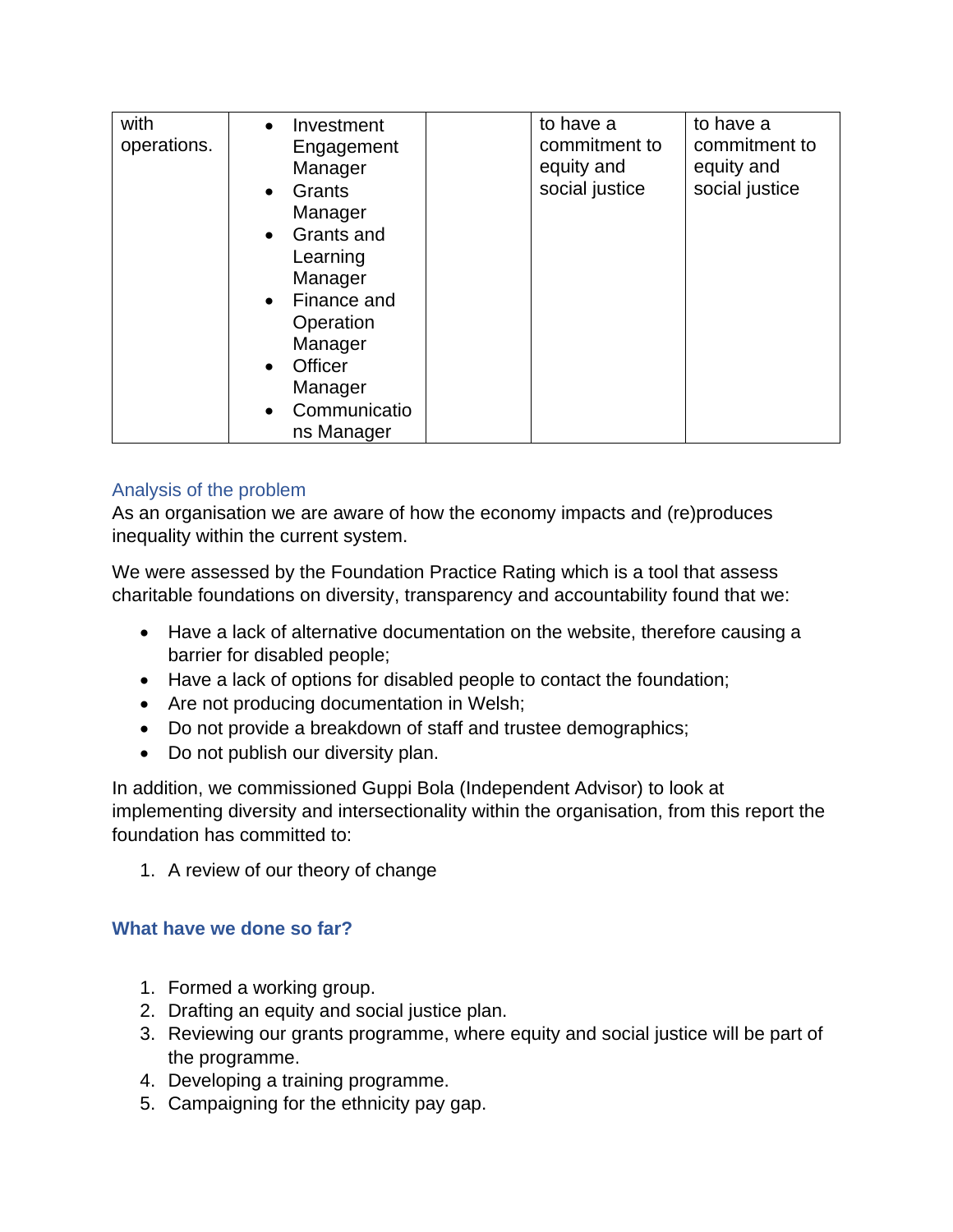- 6. Made a commitment to sharing a breakdown of staff and trustee demographics.
- 7. Starting to produce documents in alternative format and developed metrics to monitor our progress on this.
- 8. Developed an accessibility communications checklist.
- 9. Invested in a tool which can translate our website into different languages and provide accessibility tools.
- 10.Are a leading funder of the Foundation Practice Rating.
- 11.Developing an equal opportunities policy.

### **What are we are focusing on next?**

- 1. Completing the equity and social justice plan.
- 2. Launching our new grants programme (August).
- 3. Equity and Social Justice training to have started.
- 4. Publish breakdown of staff and trustees demographics.
- 5. Ensuring documents are available in alternative formats.
- 6. Finish writing the equal opportunities policy.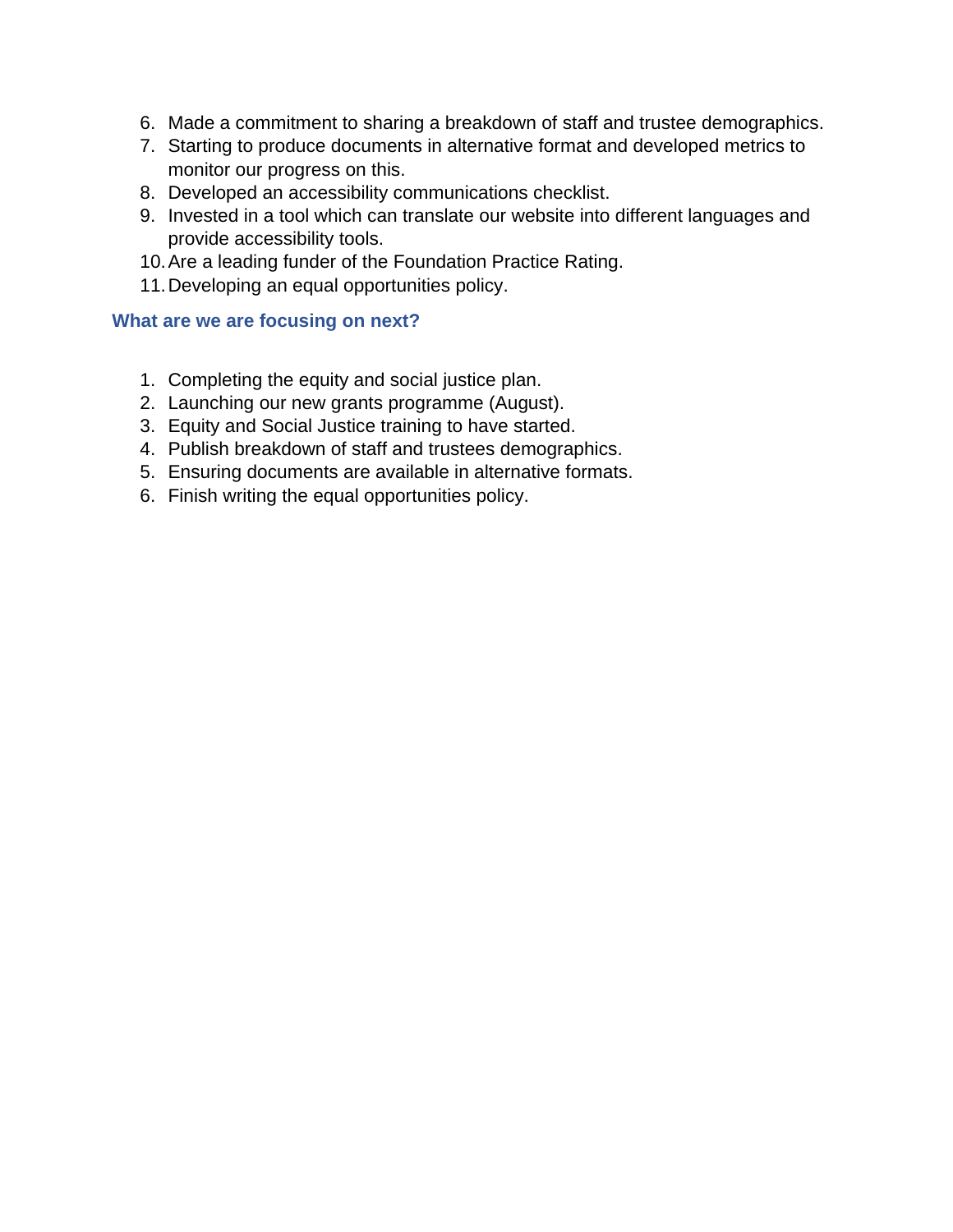# **Meyer Spectrum Tool (adapted)**

We are using this tool as grounding and reflective exercise to see where we are and where we need to get too.

| <b>Equity and Social</b>                          | <b>Not Yet</b>                                                                               | <b>Ready to Start</b>                                                                                                                                            | Launched                                                                                                               | Well on the                                                                                  | <b>Exemplary or</b>                                                                                                                                    |
|---------------------------------------------------|----------------------------------------------------------------------------------------------|------------------------------------------------------------------------------------------------------------------------------------------------------------------|------------------------------------------------------------------------------------------------------------------------|----------------------------------------------------------------------------------------------|--------------------------------------------------------------------------------------------------------------------------------------------------------|
| <b>Justice Component</b>                          | <b>Started</b>                                                                               |                                                                                                                                                                  |                                                                                                                        | <b>Way</b>                                                                                   | Leading                                                                                                                                                |
| <b>Equity and Social</b><br><b>Justice Vision</b> | Does not see<br>it as relevant                                                               | <b>We Recongise</b><br>the importance<br>of Equity and<br>Social and we<br>are<br>complementing<br>next steps<br><b>IWe are</b><br>developing an<br>action plan] | <b>Equity and Social</b><br>Justice programme<br>launched                                                              | Have<br>developed<br>Equity and<br>Social justice<br>and is<br>integrated<br>within our work | Have integrated<br>Equity and<br>Social Justice<br>within our<br>organisational<br>mission and<br>statements, and<br>these are being<br>actively used. |
| Commitment                                        | Does not have<br>an interest in<br>advancing DEI<br>work                                     | Is interested in<br>advancing<br>equity and<br>social justice<br>work and is<br>considering<br>how to do so<br><b>We are</b><br>developing an<br>action plan]    | Interested in<br>advancing equity<br>and social justice<br>work and has put<br>some strategies or<br>actions in motion | Is actively<br>engaged in<br>advancing<br>equity and<br>social justice.                      | Fully committed<br>at all levels for<br>equity and social<br>justice.                                                                                  |
| Leadership                                        | <b>Trustees and</b><br>staff have not<br>taken on<br>equity and<br>social justice<br>issues. | A few members<br>of trustees and<br>staff are<br>leading equity<br>and social<br>justice work                                                                    | An equity and social<br>justice is leading the<br>organisaiton's equity<br>and social justice<br>work                  | <b>All levels of</b><br>management<br>are actively<br>taking<br>leadership on<br>equity and  | <b>Building the field</b><br>and best<br>practices and is<br>accountable.[e.g.<br><b>FPRI</b>                                                          |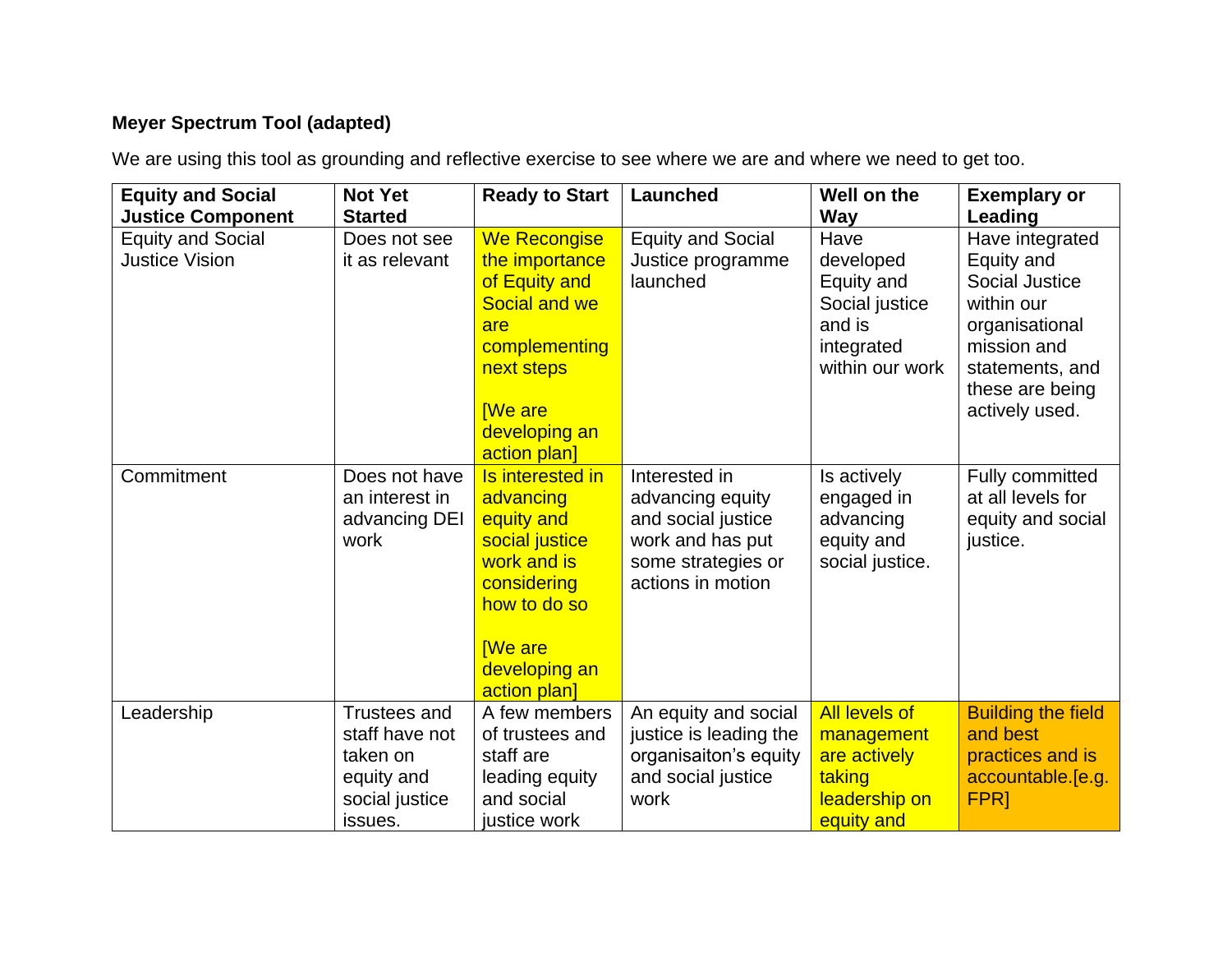|                  |                                                                                                                 |                                                                                                                                           |                                                                                                     | social justice<br><b>Some trustees</b><br>and staff<br><i>involved]</i>                                                                                                         |                                                                                                    |
|------------------|-----------------------------------------------------------------------------------------------------------------|-------------------------------------------------------------------------------------------------------------------------------------------|-----------------------------------------------------------------------------------------------------|---------------------------------------------------------------------------------------------------------------------------------------------------------------------------------|----------------------------------------------------------------------------------------------------|
| <b>Policies</b>  | Does not have<br>any policies                                                                                   | Does not have<br>but interested<br>in developing<br>policies                                                                              | May have some<br>equity and social<br>justice language<br>within policies [EDI<br>policy            | Has a<br>policy/plan but<br>not sure how to<br>implement it                                                                                                                     | Has a plan with<br>clear goals,<br>strategies and<br>indicators                                    |
| Infrastructure   | Has not had<br>an internal<br>discussion<br>about the<br>organisation's<br>equity and<br>social justice<br>work | Has had some<br>internal equity<br>and social<br>justice<br>discussions,<br>but doesn't<br>have an<br>infrastructure to<br>guide the work | Smalls groups are<br>guided by equity<br>and social justice<br>but not in the wider<br>organisation | <b>Has internal</b><br>committees<br>that have<br>power to be<br>able to<br><i>implement</i><br>changes<br><b>[Equity and</b><br><b>Social Justice</b><br><b>Working Group]</b> | Work on equity<br>and social justice<br>is integrated into<br>every aspects of<br>the organisation |
| Training         | Has not done<br>any equity and<br>social justice<br>training                                                    | $\overline{\mathsf{s}}$<br>contemplating<br>doing training<br><b>Training menul</b>                                                       | Some staff or<br>trustees have<br>attended equity and<br>social justice training                    | All trustees and<br>staff are<br>involved in<br>equity and<br>social justice<br>training and<br>capacity<br>building                                                            | Has ongoing<br>training. Staff<br>and trustees are<br>accountable                                  |
| <b>Diversity</b> | Does not see<br>the need to<br>have a diverse<br>board and<br>staff team                                        | <b>Has had</b><br>conversations<br>about the<br>importance of<br>having a<br>diverse board                                                | Beginning to attempt<br>to diversify the<br>board                                                   | <b>Actively works</b><br>to increase<br>diversity of the<br>board and staff<br>team                                                                                             | Has policies and<br>strategies to<br>increase<br>diversity on<br>board and staff<br>team           |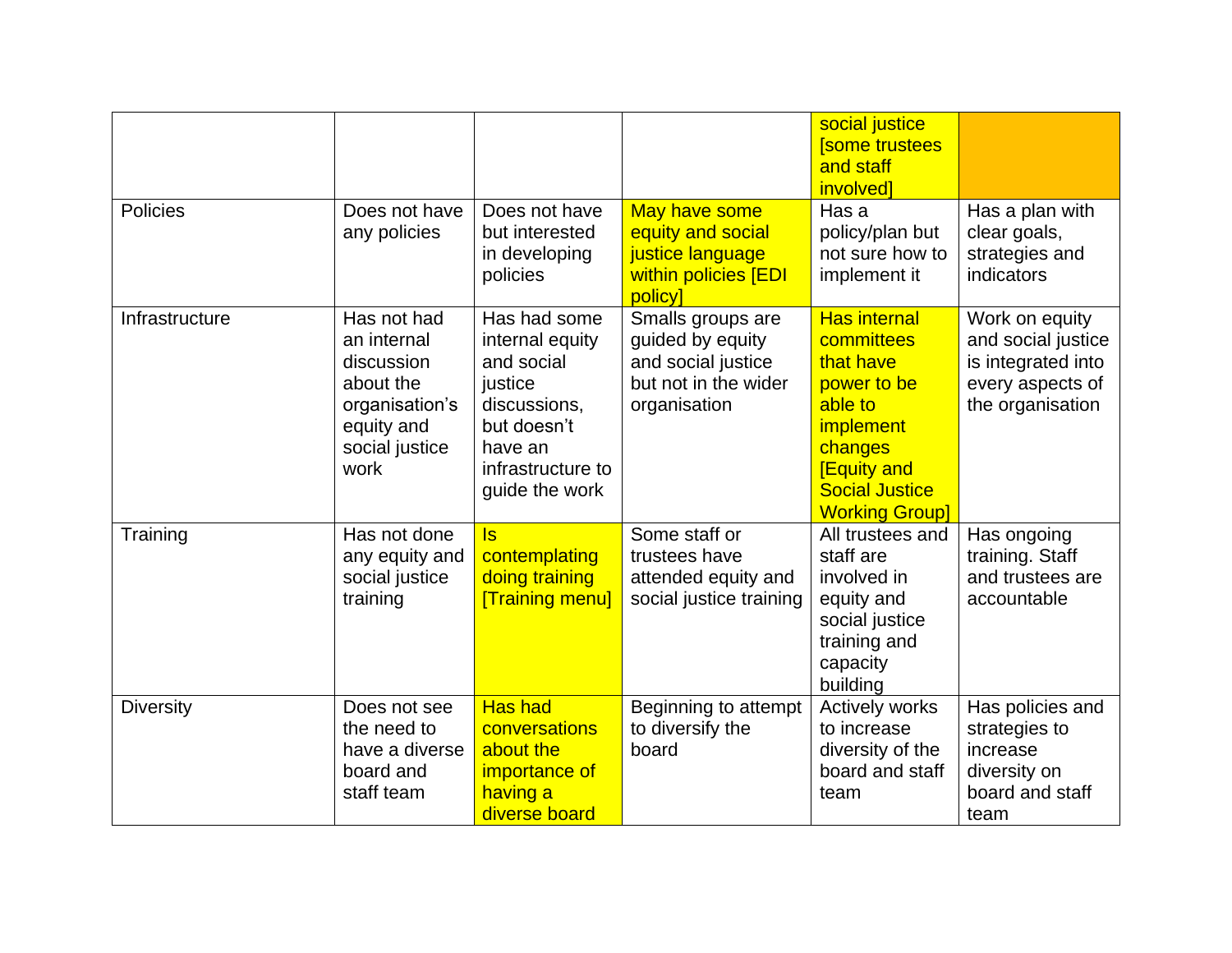|                                  |                                                                                     | and staff team                                                                                                                                |                                                                                                                                            |                                                                                                                    |                                                                                                                    |
|----------------------------------|-------------------------------------------------------------------------------------|-----------------------------------------------------------------------------------------------------------------------------------------------|--------------------------------------------------------------------------------------------------------------------------------------------|--------------------------------------------------------------------------------------------------------------------|--------------------------------------------------------------------------------------------------------------------|
|                                  |                                                                                     | [In trustee<br>meetings]                                                                                                                      |                                                                                                                                            |                                                                                                                    |                                                                                                                    |
| Data                             | Does not<br>collect<br>demographic<br>data                                          | <b>Currently does</b><br>not collect<br>demographic<br>data but see it<br>as a future goal<br>[grant making,<br>make up of<br>staff/trustees] | Collects some data<br>but not in a systemic<br>way                                                                                         | Collects data<br>across<br>programmatic<br>and other<br>areas but might<br>not know what<br>to do with the<br>data | Collects data<br>across<br>programmatic<br>and other areas<br>but knows what<br>the data<br>represents.            |
| Community/Marginalised<br>groups | Does not see<br>the point of<br>engaging with<br>marginalised<br>groups             | Value the idea<br>of of building<br>partnerships<br>but does not<br>know how                                                                  | <b>Beginning to build</b><br>partnerships but has<br>not yet implemented<br>accountability [e.g.<br><b>Decolonsing</b><br><b>Economics</b> | <b>Actively works</b><br>to build<br>relationships<br>and<br>partnerships.                                         | Has mutually<br>beneficial,<br>accountable and<br>equitable<br>relationships that<br>has addressed<br>power issues |
| Decisions                        | Equity and<br>social justice<br>issues do not<br>factor into<br>decision-<br>making | Interested in<br>factoring equity<br>and social<br>justice, may<br>say it is an add<br>on                                                     | <b>Decisions are</b><br>occasionally made<br>because of equity<br>and social justice<br>[Investment<br>Engagement/Grants]                  | <b>Decisions</b><br>about<br>governance is<br>informed by<br>using an equity<br>and social<br>justice lens         | Decisions about<br>govenance are<br>systematically<br>guided by equity<br>and social justice                       |
| Accountability                   | Equity and<br>social metrics<br>are not used<br>in staff or<br>trustees             | <b>Values Equity</b><br>and social<br>metrics<br><b>[Ongoing</b><br>discussions on<br>what is the best<br>way to achieve<br>this].            | Preparing to include<br>Equity and social<br>metrics                                                                                       | Equity and<br>social metrics<br>used across<br>some of the<br>organisation                                         | Equity and social<br>metrics used<br>across the<br>organisation                                                    |